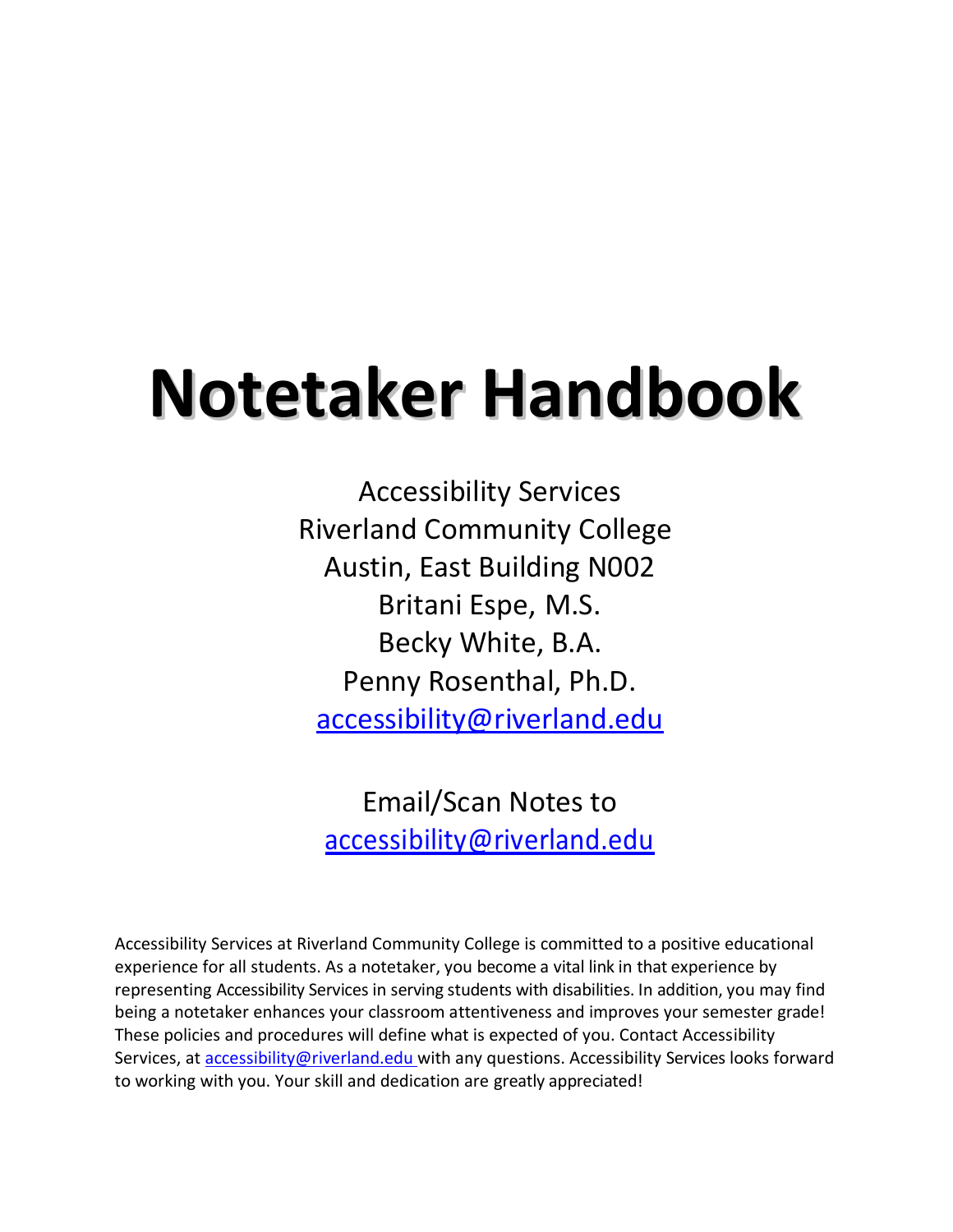## **Confidentiality**

As a notetaker, you may be naturally curious about the student you are notetaker for, or perhaps, the nature of your classmate's disability. We ask that you please respect the student's right to privacy. This is a highly sensitive subject, and the student may be uncomfortable discussing their personal information with a service provider. Accessibility Services will not disclose the identity of the student or his/her disability to others – please join us in keeping this confidential.

#### **Scanning Handwritten Notes**

You can hand write notes (as long as they are organized and legible to others), scan your notes in the Accessibility Services Office (Austin, East Building, N002, M-F, 8:00 am to 4:00 pm), or from your personal scanner, and email them to **accessibility@riverland.edu**. The Subject line of each email/scan must list the class title, number/section, and date the notes were taken (for example: Subject: ENGL 0967-01 8.24.20). If the next class period is an exam/quiz and the class meets daily, you must provide the notes the same day, or in a timely manner if it does not meet daily. Please strive to have your notes ready to send prior to the next class meeting.

# **Typed Notes**

Another option is to type your notes and send them to [accessibility@riverland.edu l](mailto:accessibility@riverland.edu)isting the class title, number/section, and date of class session the notes were taken in the Subject line (Subject: ENGL 0967-01 8.24.20). If this is the method that is chosen, electronic notes must be provided to the student no later than 4:00 pm the day following each class and 10:00 am for notes from night classes.

### **Class Punctuality & Attendance**

- It is important that you are on time and ready when class begins.
- Excessive absences will result in the discontinuation of your provision of this service. You will be allowed two absences maximum if absolutely necessary. However, if you miss more than two class periods, unless they are both excused, your job may be given to another student in the class. You are responsible for getting substitute notes for missed class days. Notify Accessibility Services of any absences at **[accessibility@riverland.edu](mailto:accessibility@riverland.edu)**
- If an [emergency](mailto:penny.rosenthal@riverland.edu) or lengthy absence is anticipated, please contact Accessibility Services with as much advantage notice as possible, so that other arrangements can be made.
- Notetaking is a supplemental service and is not intended to replace class attendance. Accessibility Services will work with the faculty of your course to ensure the student requiring notes does not miss classes.
- You will be notified if the student withdraws from the class.
- If you withdraw, please notify Accessibility Services, so other arrangements can bemade.